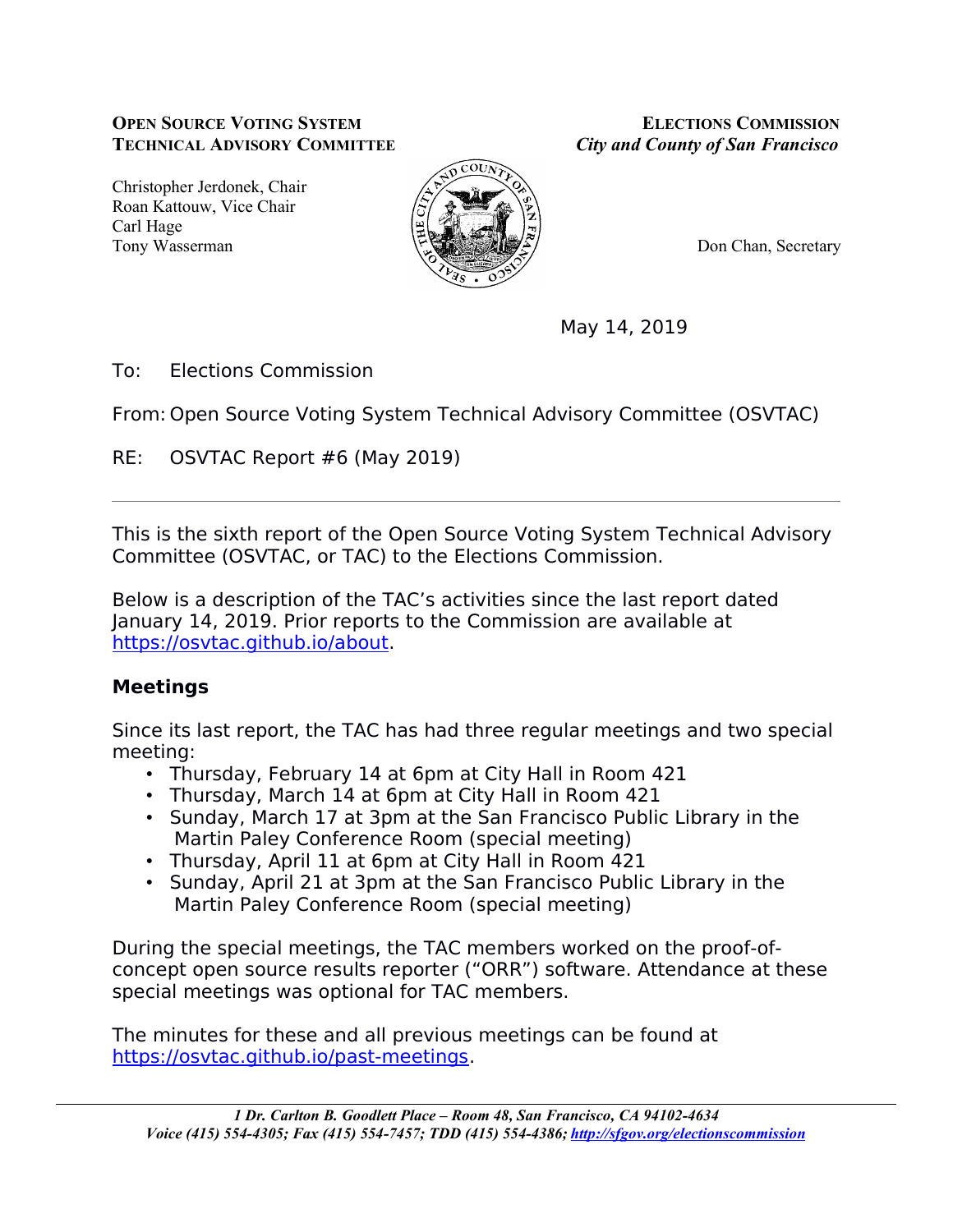# **Department of Technology**

Director Gerull informed TAC that the Department of Technology has hired Sean Roberts as the technical project manager / lead for the Open Source Voting project. Director Gerull also submitted a \$3 million budget request for the project to the Committee on Information Technology (COIT).

Director Gerull was scheduled to present at a TAC meeting during the time period covered in this report, but had to reschedule. She is now scheduled to speak to the TAC at its May 14 meeting.

#### **Voting system component development**

The TAC continued work on its open source, proof-of-concept work on voting system components. This includes work on an open source election results reporter ("ORR"). Since the last report, Carl Hage, Chris Jerdonek and Roan Kattouw worked on importing data from the June 2018 and November 2018 elections, encoding more information about results (such as turnout numbers, and which candidate(s) won a contest), and improving the visual presentation of the results. Chris Jerdonek met with Director Arntz to demonstrate the result reporter's output on April 26.

TAC's GitHub repositories can be found under its GitHub account here: https://github.com/OSVTAC.

# **Development of recommendations document**

The TAC continues to work on its recommendations document. The current version can be found here: https://osvtac.github.io/recommendations.

In the first four months of 2019, the TAC worked to develop language about security and the use of digital signatures. This language is still being refined, and has not yet been added to the report.

# **Contributor Licensing Agreement (CLA)**

At its March 14 meeting, the TAC adopted a CLA. This is a document members of the public must sign if they wish to contribute. The CLA, and instructions for how to sign it, will soon be published at https://osvtac.github.io/cla.

#### **State matching funds proposal**